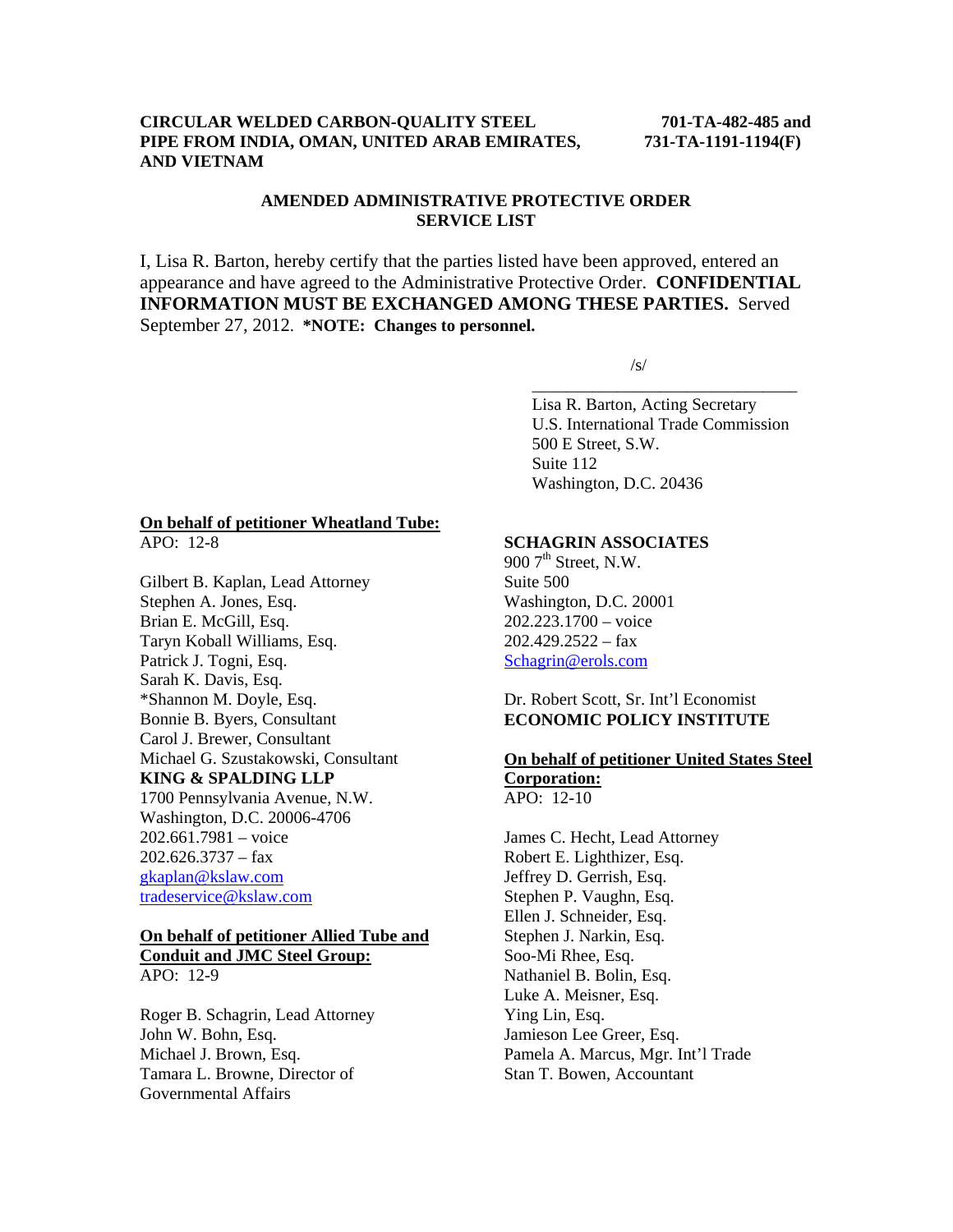## **CIRCULAR WELDED CARBON-QUALITY STEEL PIPE 701-TA-482-485 and 731-TA-1191-1194(F)**

## **ADMINISTRATIVE PROTECTIVE ORDER SERVICE LIST**

David J. Albright, Economist **SKADDEN, ARPS, SLATE, MEAGHER & FLOM LLP** 1440 New York Avenue, N.W. Washington, D.C. 20005-2111 202.371.7000 – voice  $202.393.5760 - fax$ internationaltrade@skadden.com

#### **On behalf of Universal Tube and Plastic Industries, Ltd. and Prime Metal Corporation USA:** APO: 12-7

Julie C. Mendoza, Lead Attorney Donald B. Cameron, Esq. R. Will Planert, Esq. Brady W. Mills, Esq. Mary S. Hodgins, Esq. Jeffrey O. Frank, Esq. Paul J. McGarr, Trade Analyst **MORRIS, MANNING & MARTIN LLP** 1333 H Street, N.W. Suite 820 Washington, D.C. 20005 202.216.4811 – voice  $202.408.5146 - fax$ tradeservice@mmmlaw.com

## **On behalf of Zenith Birla (India) Limited, Zenith (USA) Inc., and \*Conares Metal Supply Ltd.:** APO: 12-12

Bruce M. Mitchell, Lead Attorney Francis J. Sailer, Esq. Mark Pardo, Esq. Ned H. Marshak, Esq. Elaine F. Wang, Esq. Dharmendra Choudhary, Esq. Kavita Mohan, Esq. Max F. Schutzman, Esq.

## Brandon M. Petelin, Esq. **GRUNFELD, DESIDERIO, LEBOWITZ, SILVERMAN & KLESTADT LLP**

1201 New York Avenue, N.W. Suite 650 Washington, D.C. 20005 202.783.6881 – voice 202.783.0405 – fax bmitchell@gdlsk.com

Vicente Arguello, Economist Andrew Bostian, Sr. Economist Kenneth R. Button, Sr. Vice President John Derrick, Vice President James Dougan, Sr. Economist Jonathan Edwards, Research Assistant Julian Ferdman, Research Assistant Cara Groden, Research Assitant Kathryn Kobe, Dir. Wage, Price & Productivity Analysis Yung Lee, Sr. Economist Jennifer Lutz, Sr. Economist Michael MacGregor, Sr. Economist Bruce Malashevich, President Maarten van de Geijn, Vice President Lauren Visek, Economist Brent Wensel, Economist **ECONOMIC CONSULTING SERVICES LLC** 

#### **On behalf of Al Jazeera Steel Products Co. SAOG:** APO: 12-71

David L. Simon, Lead Attorney **Law Offices of David L. Simon** 1025 Connecticut Avenue, N.W. Suite 1000 Washington, D.C. 20036 202.481.9000 – voice  $202.481.9010 - fax$ dlsimon@dlsimon.com